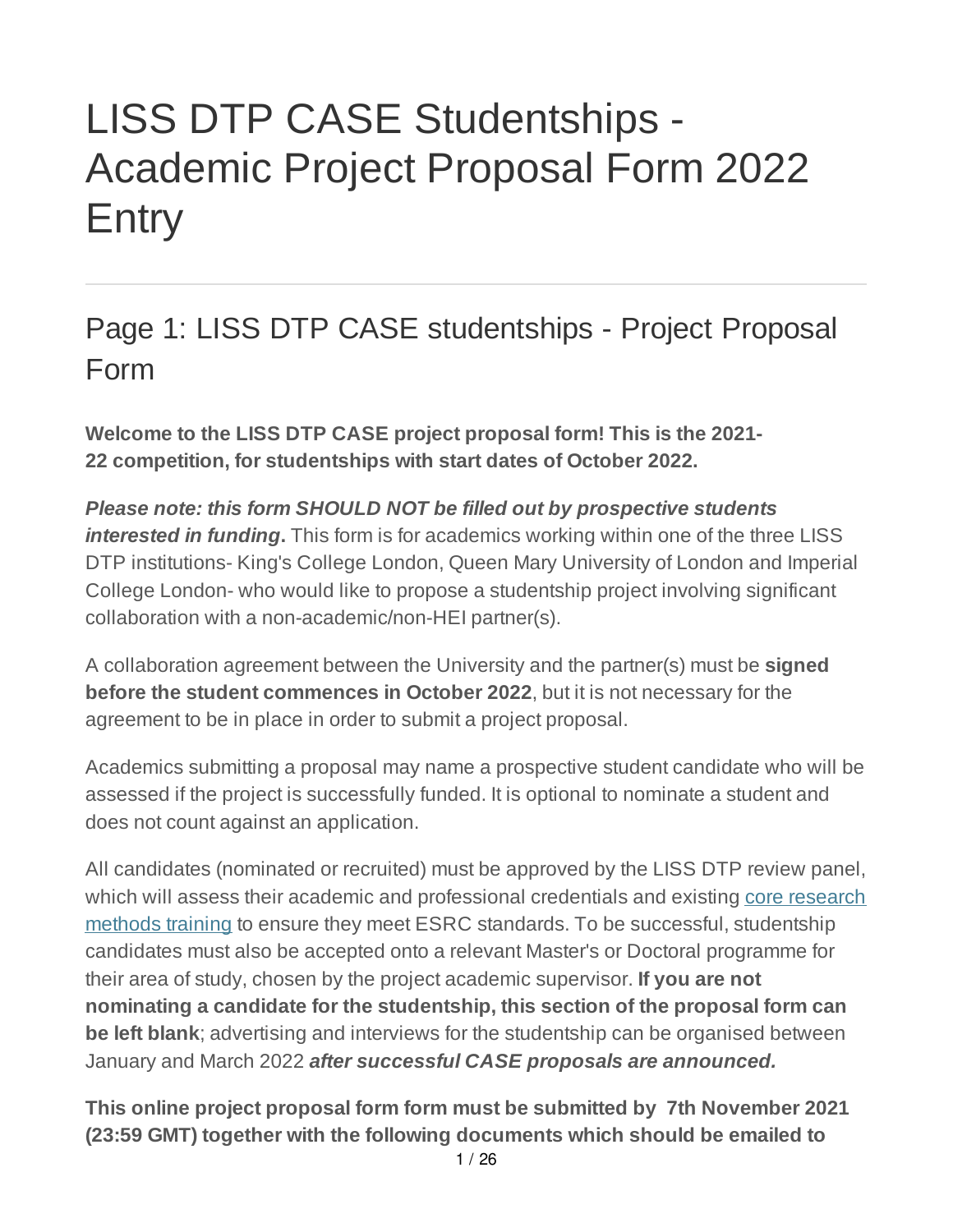**liss-dtp@kcl.ac.uk by the same deadline:**

**1) a signed letter of support on headed paper from your proposed non-HEI partner,**

**2) a signed letter of support from your head of department/institute or equivalent, and**

**3) a CV for your nominated studentship candidate (if you have one).**

**Incomplete project proposals may be rejected.**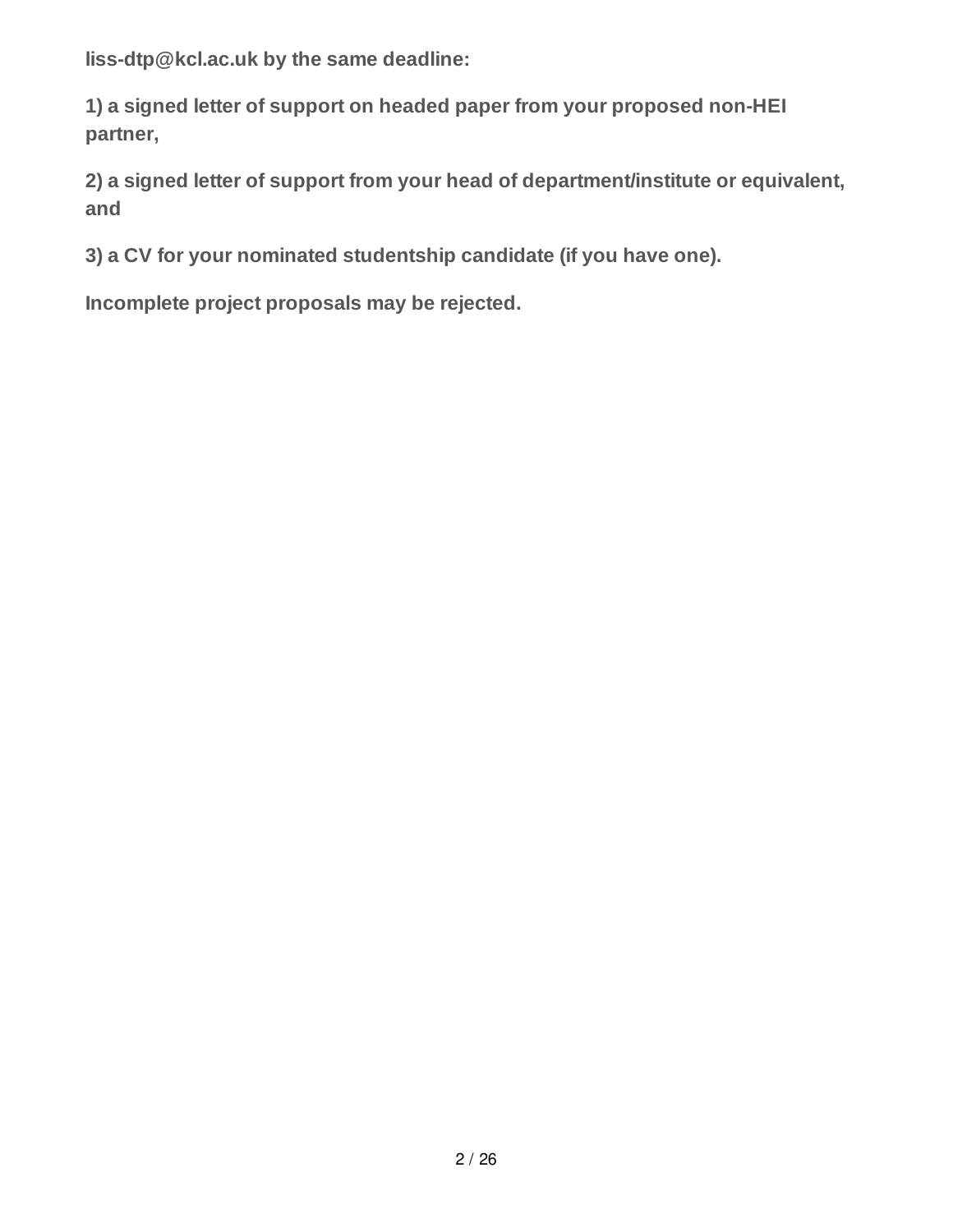# Page 2: CASE Studentship Project Proposal - Assessment **Criteria**

LISS DTP will evaluate CASE Project Proposals according to the four below criteria; percentage weightings are detailed. All applications will be assessed using the same criteria.

- 1. **Quality of the social science involved in the project** Is the topic relevant and likely to produce high quality social science? Is the research area likely to provide a stimulating and manageable topic for the student? (e.g., are the research topic and questions well formulated?) Is there a feasible plan of action? Does the work offer genuine scope for doctoral research? How well does the research project resonate with the aims and Pathways of LISS DTP and the strengths and priorities of the particular academic institution and department in which it will be based? **(40% weighting).**
- 2. **Quality of the collaboration proposed** What is the added value of the nonacademic collaboration? What is the nature of the commitment from the partner organisation? (e.g., what are the additional developmental or training opportunities that will arise through the collaboration between the student/academic team, their broader academic environment including the academic department, institution and LISS DTP and the partner organisation? How will these training opportunities be structured? Will the partner organisation offer distinctive forms of experience in areas related to analysis, dissemination, research management, networking, knowledge transfer etc.?) **(30% weighting)**
- 3. **Clearly defined potential for societal and/or economic impact in collaboration with the partner organisation** e.g., How does the partner organisation envisage its role in realising the potential impact? Does the work offer opportunities that will lead to economic and/or social impact?) **(15% weighting)**
- 4. **Suitability of the project team** Why is this combination of academics, student (if known) and partner organisation optimal for the proposed project? e.g. Are the research areas of the supervisors relevant to the proposed work? Do the supervisors have significant PhD supervisory experience? If a student has already been identified, are they suitable and qualified to undertake the project? If a student has not yet been identified, is the recruitment process well planned? If a student has not yet been identified, how does your student recruitment process seek to widen university participation of candidates, especially from non-traditional routes to PhD research? **(15% weighting)**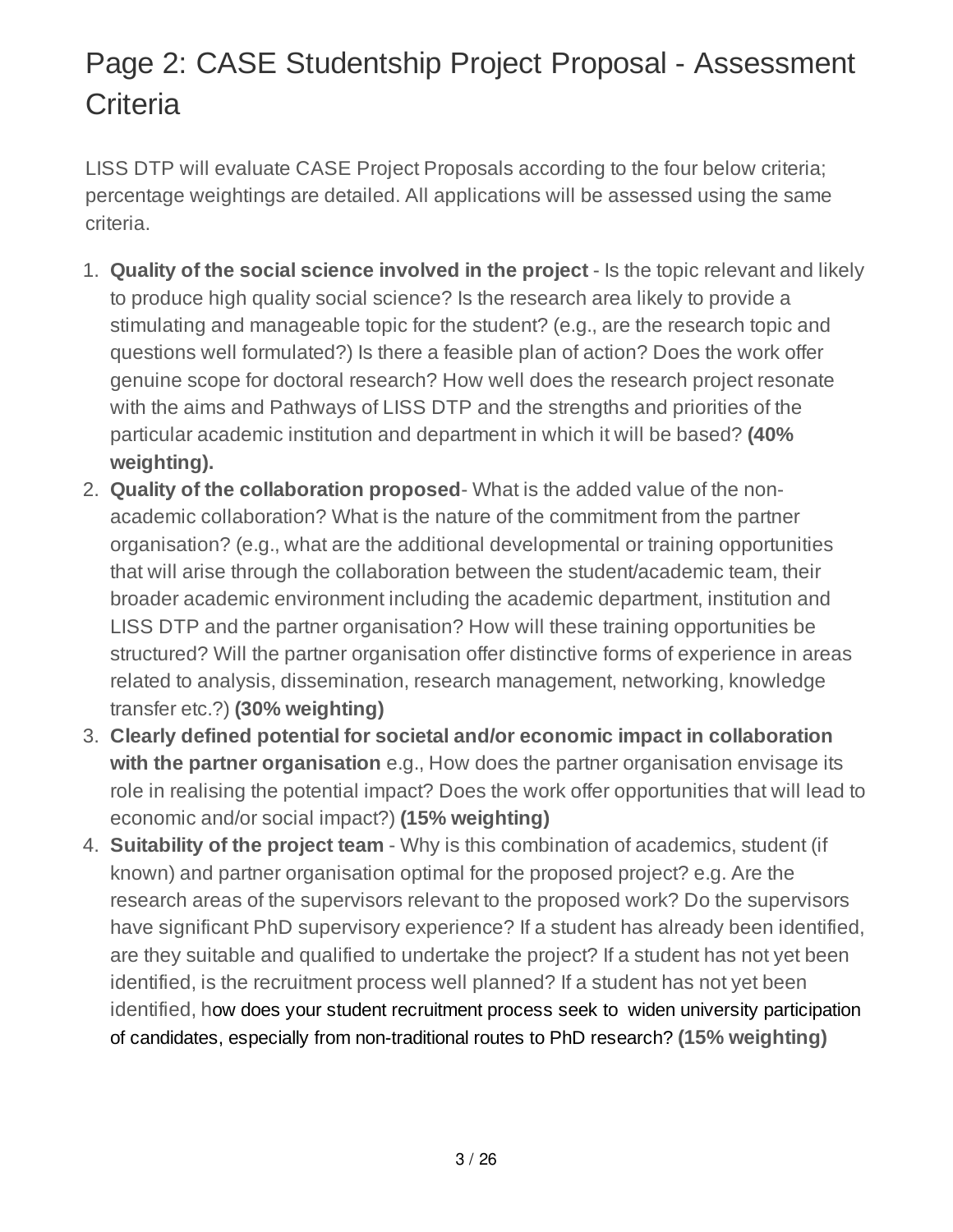### Page 3: Guidance For Completing This Form

#### **Once you start this online form, your data WILL NOT be saved unless you click the 'Finish later' link at the bottom of the form page where you are working.**

If you click on the 'Finish later' link (at the bottom of each page) you will be taken to a new page giving the application form's closing date and a 'finish later' URL. You can use this URL to return to the application at the page on which you clicked the 'Finish later' link.

You can either bookmark the URL in your browser, or ask for the URL to be emailed to you. **It is your responsibility to accurately enter your email address or bookmark the 'finish later' link to be able to resume the survey. LISS DTP cannot reunite you with your unfinished application if you have lost your 'Finish later' link.**

**Because of these limitations with our form, we STRONGLY recommend that you download a PDF version available on the LISS website, which lists all the questions that will be asked on the form and any character restrictions on answers. We advise that you complete your answers to many of these questions ahead of time and then simply copy/paste them into the online form to minimise the risk of lost responses/forms.**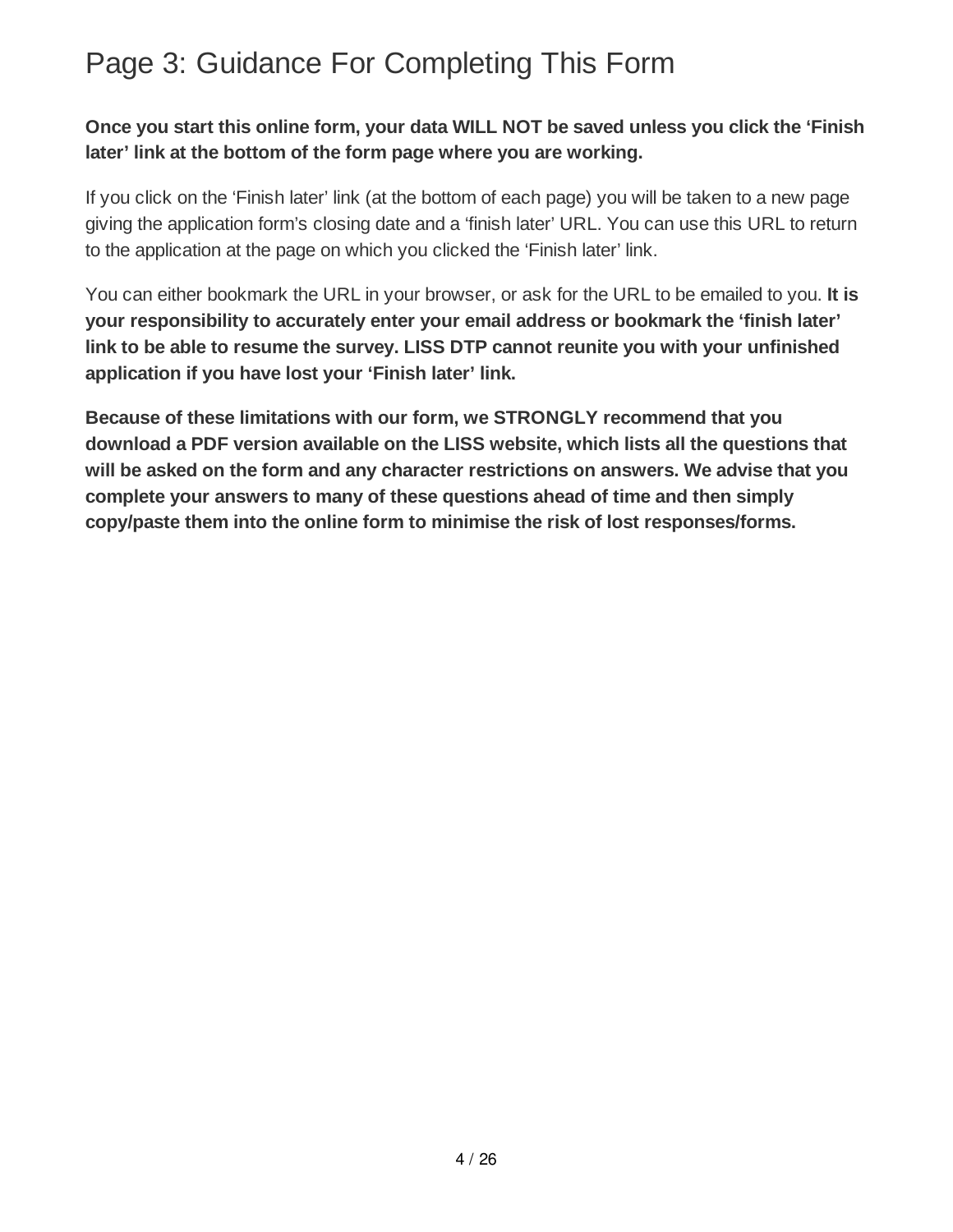### Page 4: Project Proposer & Project Details

**1.** Surname of Project Proposer: \* Required

*1.a.* First name of Project Proposer:

**2.** Project Proposer's email:  $*$  Required

### **D** More info

*3.* Project Proposer's department/school: *Required*

*4.* Project supervisor's institution: *Required*

King's College London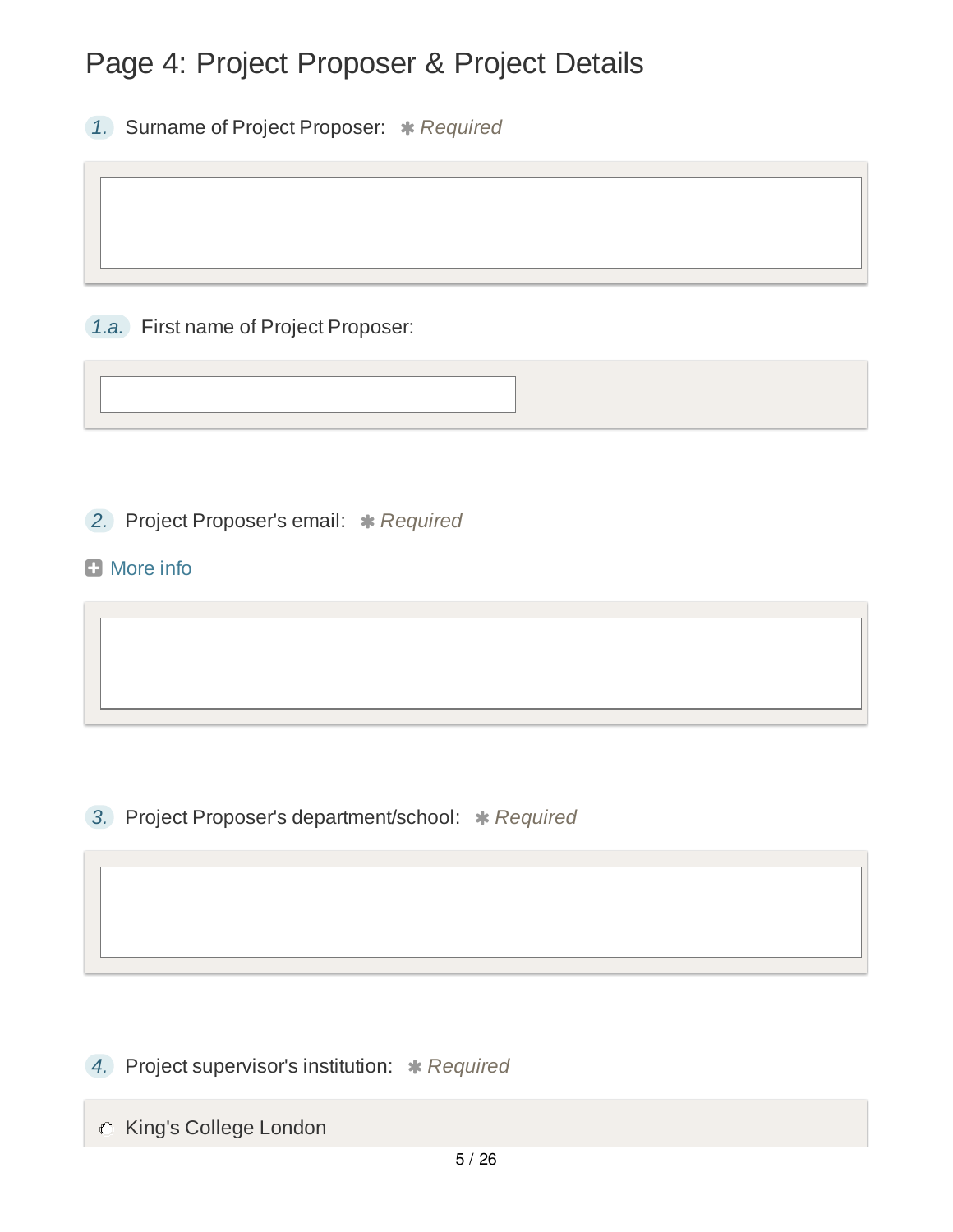- Queen Mary University of London
- Imperial College London

### **Project Details**

*5.* What is the most relevant LISS DTP Pathway your project is associated with? You can see full descriptions of each Thematic Pathway here: https://liss-dtp.ac.uk/thematicpathways/ *Required*

- 1) Health Practices, Innovation & Implementation (HPII)
- 2) Life Course, Psychology & Health (LCPH)
- 3) Health, Biopolitics & Social Inequality (HBSI)
- 4) Economics, Finance & the World Economy (EFWE)
- 5) Work, Organisations & Business Management (WOBM)
- 6) Education, Mind & Society (EMS)
- 7) Linguistics, Media & Culture (LMC)
- 8) Urbanisation, Social Change & Urban Transformation (USCT)
- 9) Political Ecology, Energy & Environmental Health (PEEH)
- 10) International Development, Conflict & Human Security (IDHS)
- 11) Global Order, Violence & Security Practice (GOVS)
- 12) Strategic, Regional & Security Studies (SRSS)
- 13) Politics, Public Policy & Governance (PPPG)

**6.** Project title: \* Required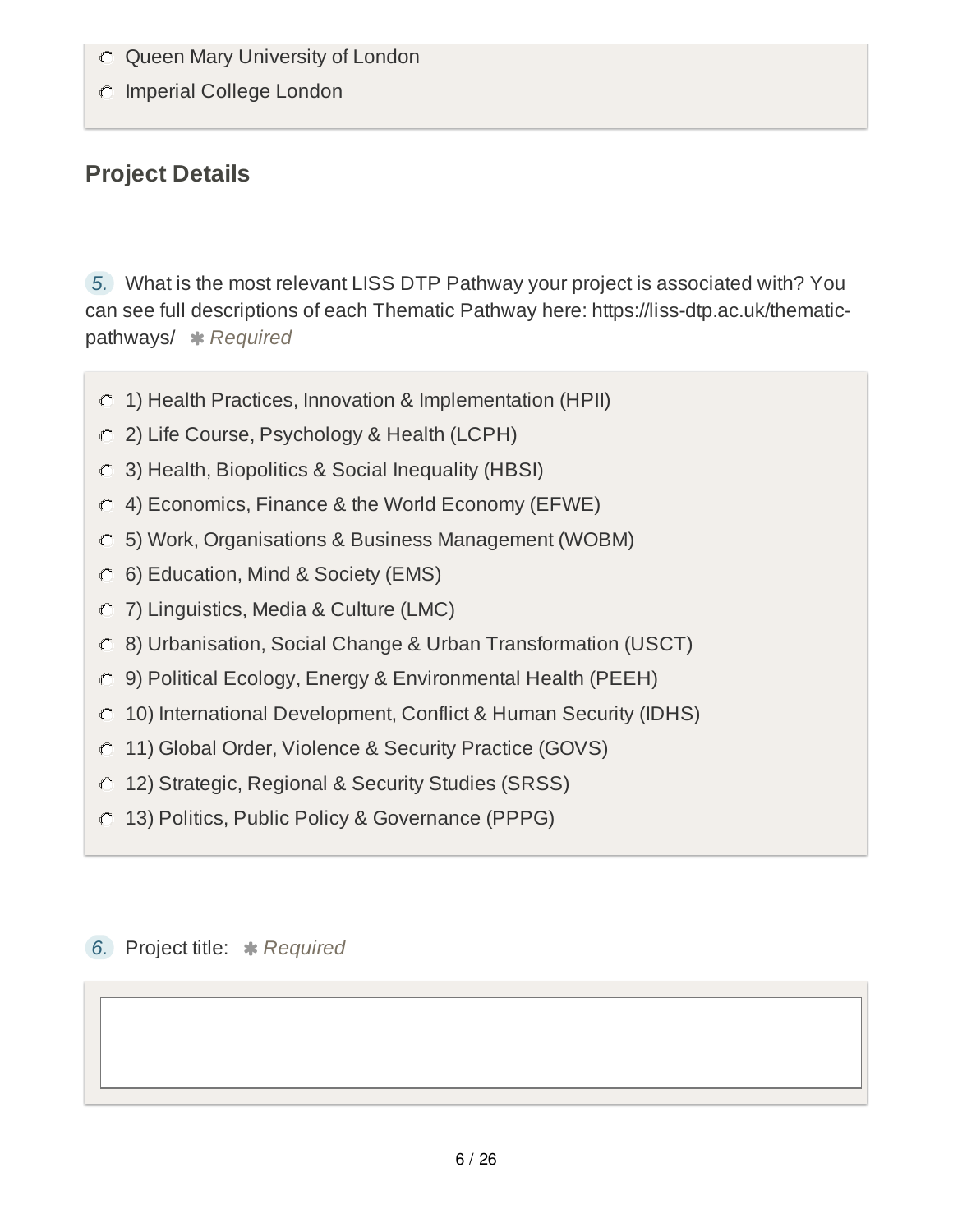*8.* What category does your non-HEI partner most closely align to? *This will be used for annual reporting purposes to the ESRC.*

- Private Company
- C Charity/Third Sector
- C Public Sector
- **Other**

*9.* Do you envisage this project as being best suited to a 1+3 (Masters + PhD) or +3 (PhD only) award? \* Required

- $C$  +3 (PhD only)
- $O$  1+3 (Masters + PhD)
- $\circ$  Could be +3 or 1+3 format

*9.a.* If this project is to be 1+3 in format, which Masters programme(s) would you advise a successful candidate to apply for?

#### **D** More info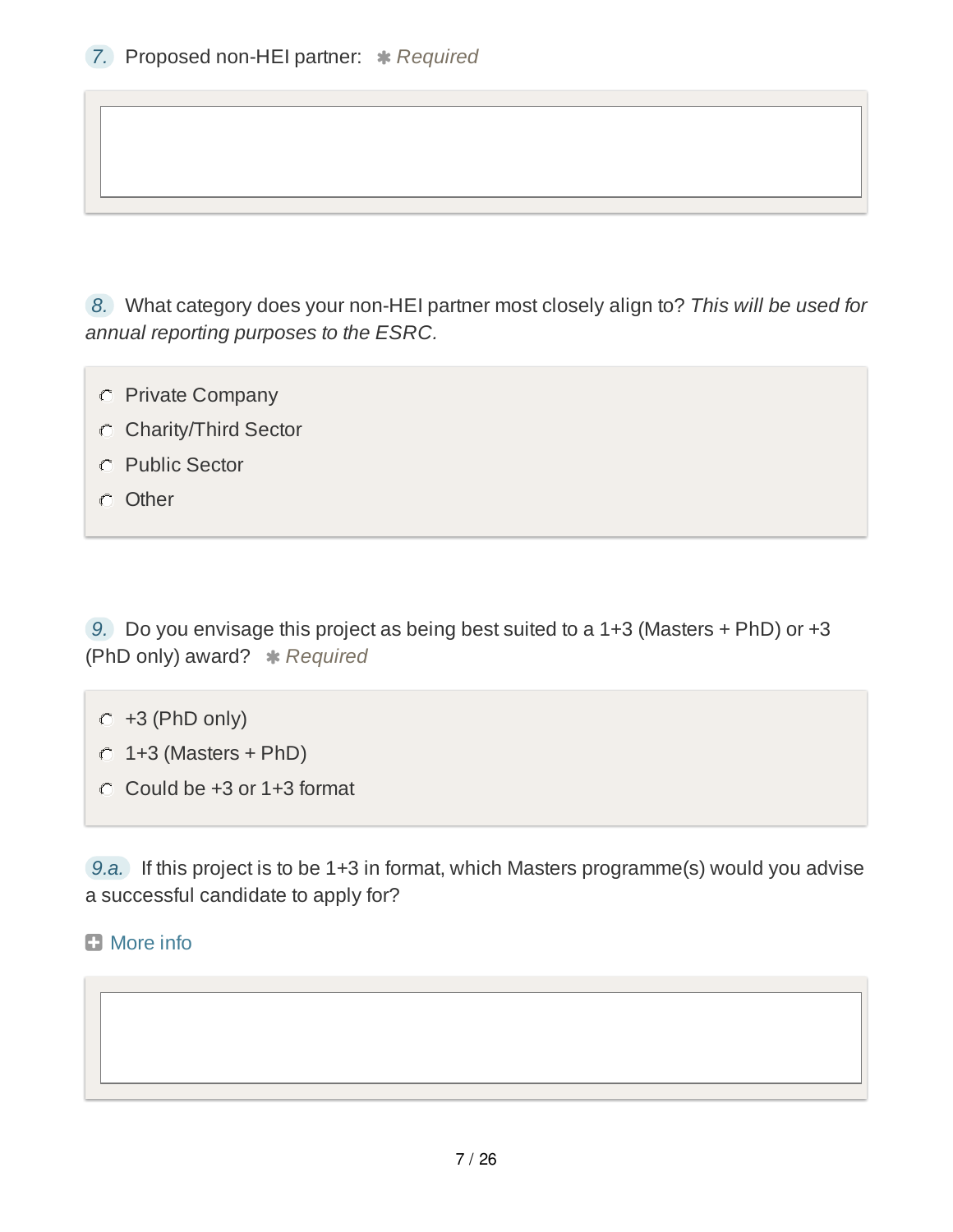*9.b.* If this project is to be +3 in format, which doctoral programme would you advise a successful candidate to apply for?

**D** More info

*9.c.* If this project could be 1+3 or +3 in format, please list the Masters programme(s) and Doctoral programme you would advise a successful candidate to apply for.

**B** More info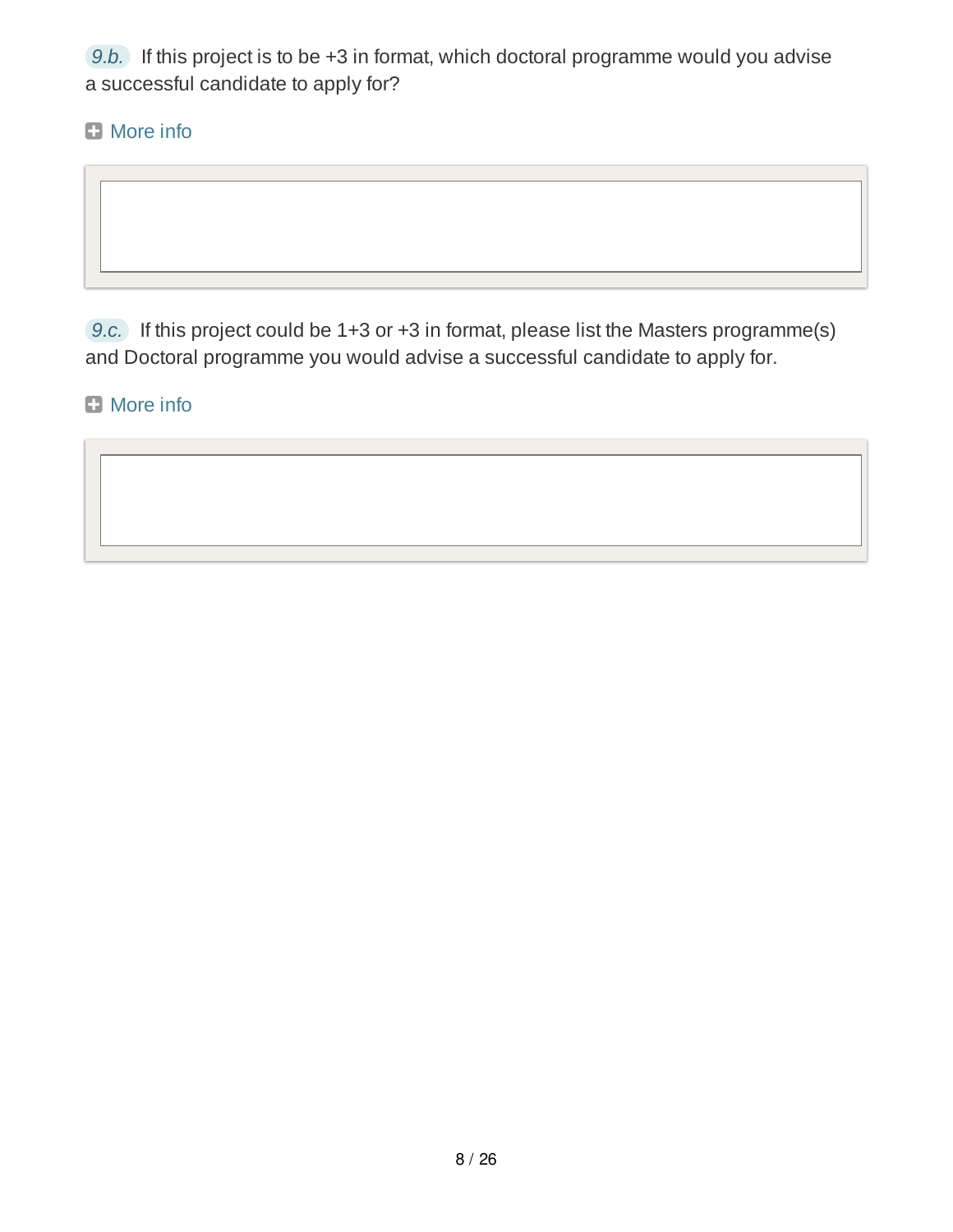# Page 5: Project Description

#### Relevant Assessment Criteria: (1) **Quality of the social science involved in the project**

Is the topic relevant and likely to produce high quality social science? Is the research area likely to provide a stimulating and manageable topic for the student? (e.g., are the research topic and questions well formulated?) Is there a feasible plan of action? Does the work offer genuine scope for doctoral research? How well does the research project resonate with the aims and Pathways of LISS DTP and the strengths and priorities of the particular academic institution and department in which it will be based? **(40% weighting).**

*10.* **Non-technical summary:** please provide a summary of the project in nontechnical language. The summary will be used to publicise the research project on the LISS DTP Website (max. 3000 characters, approx. 500 words) \* Required

Your answer should be no more than 3600 characters long.

*11.* **Project description:** please provide a full description of the proposed project here, outlining its aims, proposed methodology, timescales and plans for dissemination and knowledge exchange, both between the project and external partner and with wider audiences (max. 6000 characters, approx. 1000 words) **\*** Required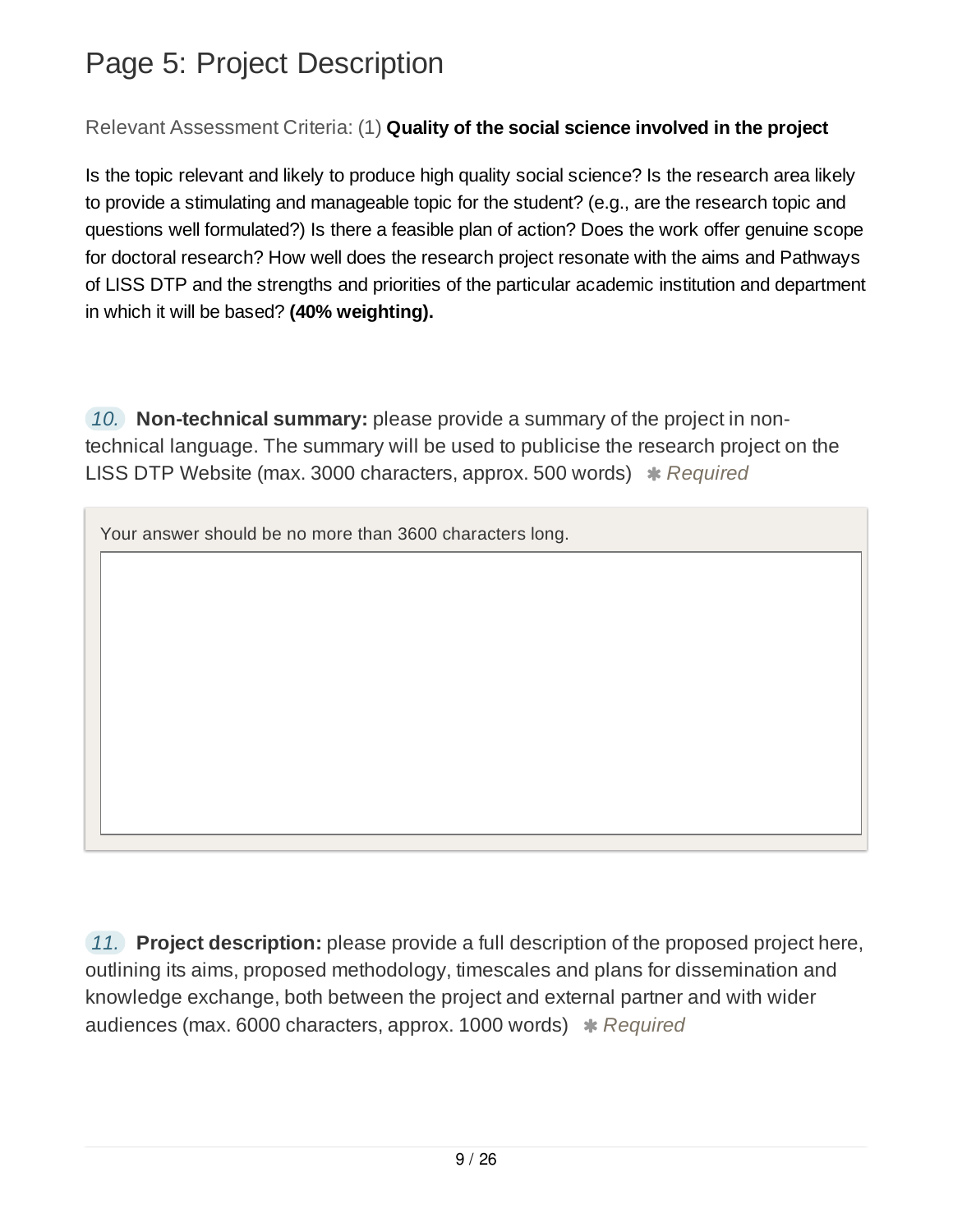*12.* **Developmental/training opportunities:** please provide details of how the involvement of the non-HEI partner will add value to the student's training, and how these additional development opportunities will be structured. This contribution could involve funding or in-kind contributions including: relevant research resources (equipment use, research accommodation and office space, expertise and skills, access to data sets and research participants), training provision, end user contacts and facilitation of research dissemination (max. 2500 characters, approx. 400 words). \* Required

Your answer should be no more than 2800 characters long.

*13.* Internships. Please indicate if the student is likely to undertake an internship at the partner organisation or another organisation. (Internships of up to 13 weeks full-time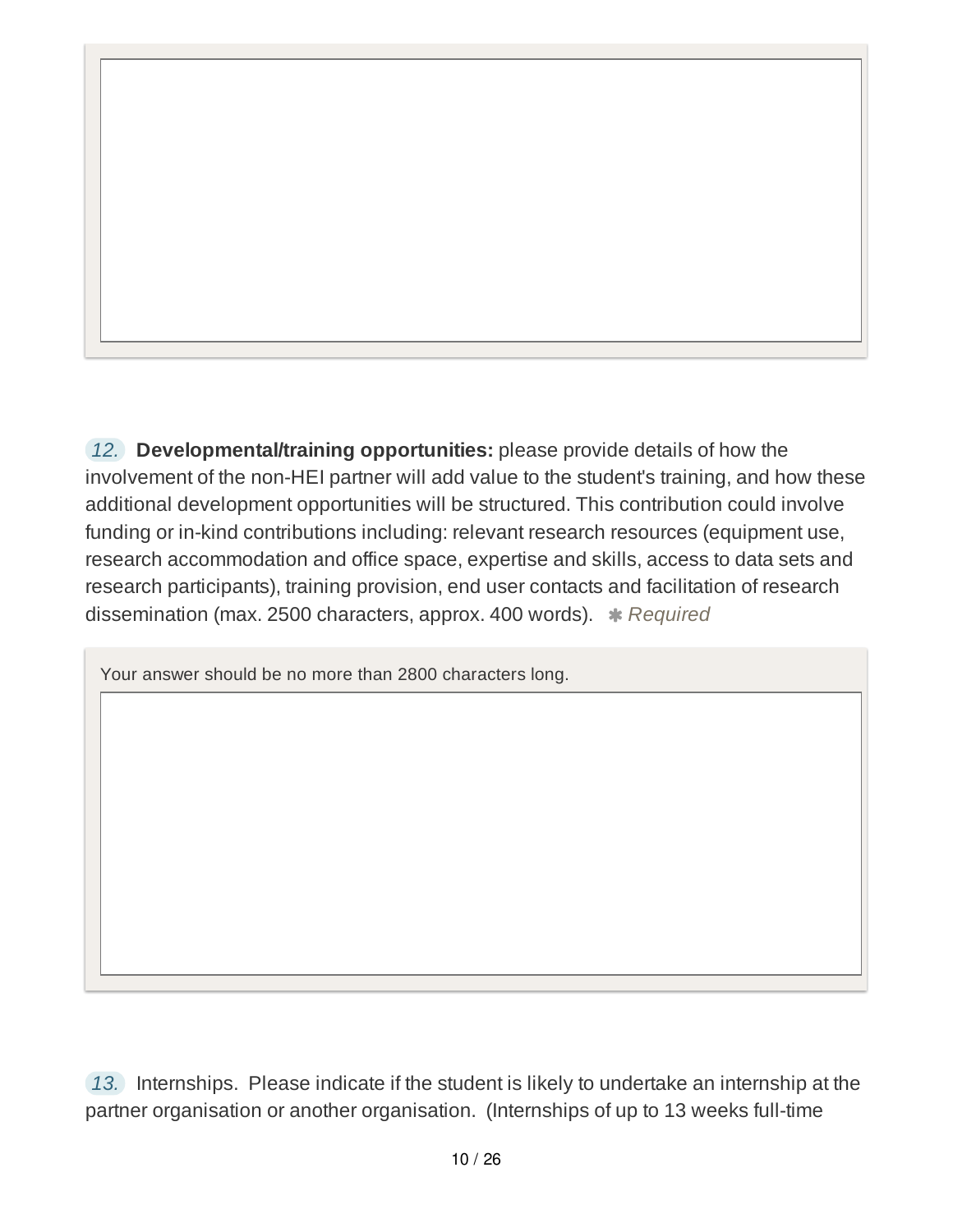equivalent may be funded by LISS DTP. The student receives their usual stipend for the duration of the internship and their stipend is extended by the same period at the end of their original funding end date.)

*14.* **Advanced Quantitative Methods Training:** Will the proposed research use quantitative methods that are regarded as advanced within your subject specialism? (please read the examples below to ensure you answer correctly) AQM research goes beyond applying descriptive statistics and other basic generic (eg. simple regression) and subject specific methods. The expectation for AQM research is that the analysis will use quantitative methods that extend beyond the standard elements of quantitative research. For example, AQM may be expected to include any of the following (though this is not an exhaustive list: multivariate analysis using advanced regression techniques including: tobit, multinomial, proportional hazards regression, Heckman selection models etc. - multi-level modelling (equivalent to random effects panel model) latent variable models, latent trait analysis - structural equation modelling, path analysis factor analysis, components analysis - longitudinal or panel analysis, including fixed effects and random effects panel models, event history, duration modelling, survival analysis/hazard modelling (proportional hazards models) - statistical techniques including for example: weighting, imputation, complex sampling, bootstrapping, Bayesian MCMC estimation - identification strategies for causal effects such as instrumental variable approaches, propensity score matching, regression discontinuity - experimental approaches - calibration and modelling techniques to do counterfactual analysis and test structural models - vector autoregressive modelling - simulation - item response theory meta-analysis - Markov switching models - smooth transition autoregressive (STAR) and threshold autoregressive (TAR) models - DSGE models  $*$  Required

Yes

No

*14.a.* If yes, please identify the methods and their contributions to your project (max. 600 characters, approx. 100 words).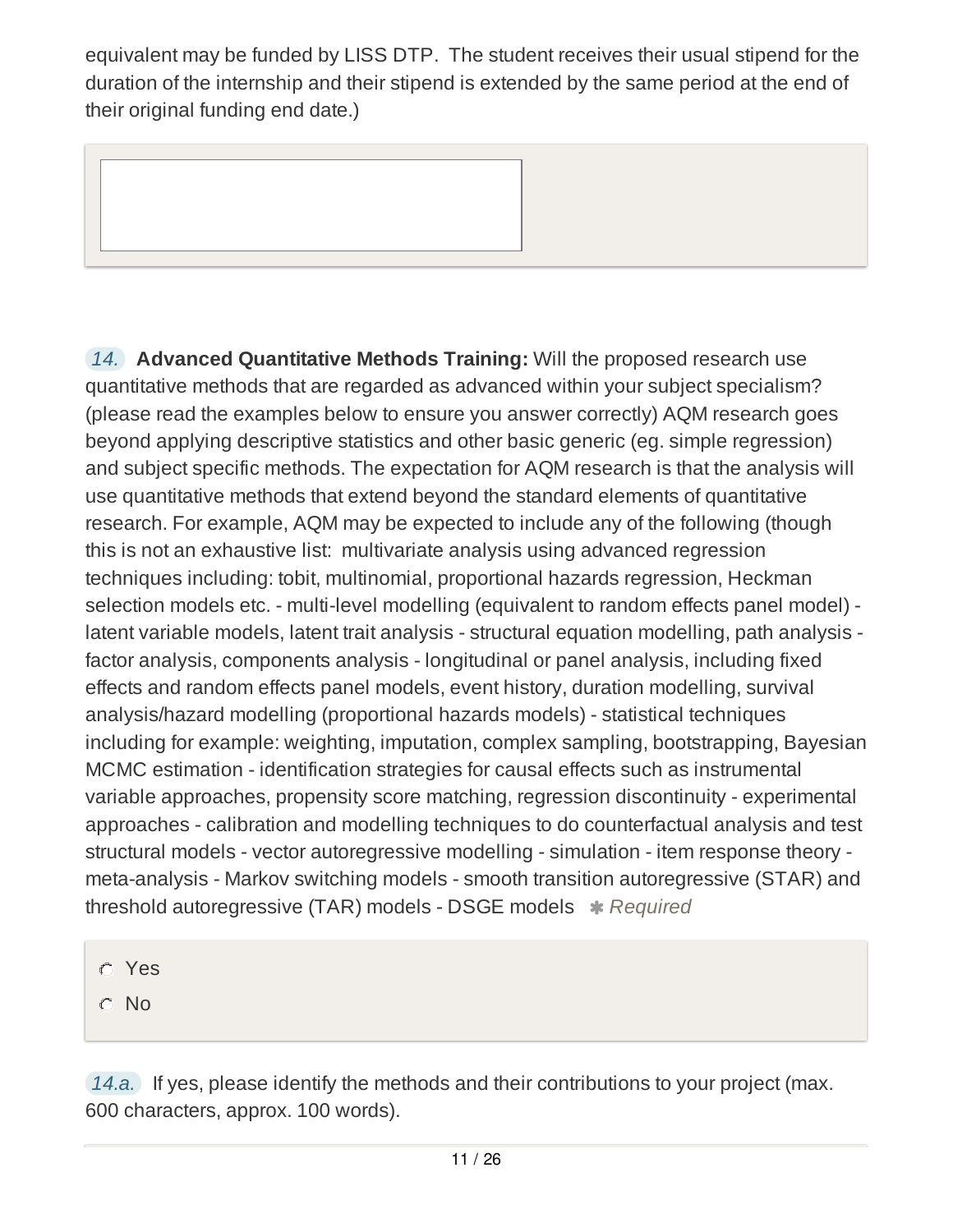*15.* Linguistic proficiency: Will the proposed research require the student to be proficient in a language other than English? \* Required

Yes No

*15.a.* If yes, please state the language and whether a student taking up the project with no background in the language could reasonably acquire the necessary proficiency during the duration of the project or whether an already-fluent student will be required (max. 600 characters, 100 words).

Your answer should be no more than 600 characters long.

*16.* **Overseas fieldwork:** Will the proposed research likely involve the student undertaking international travel for fieldwork/research? \* Required

Yes

C No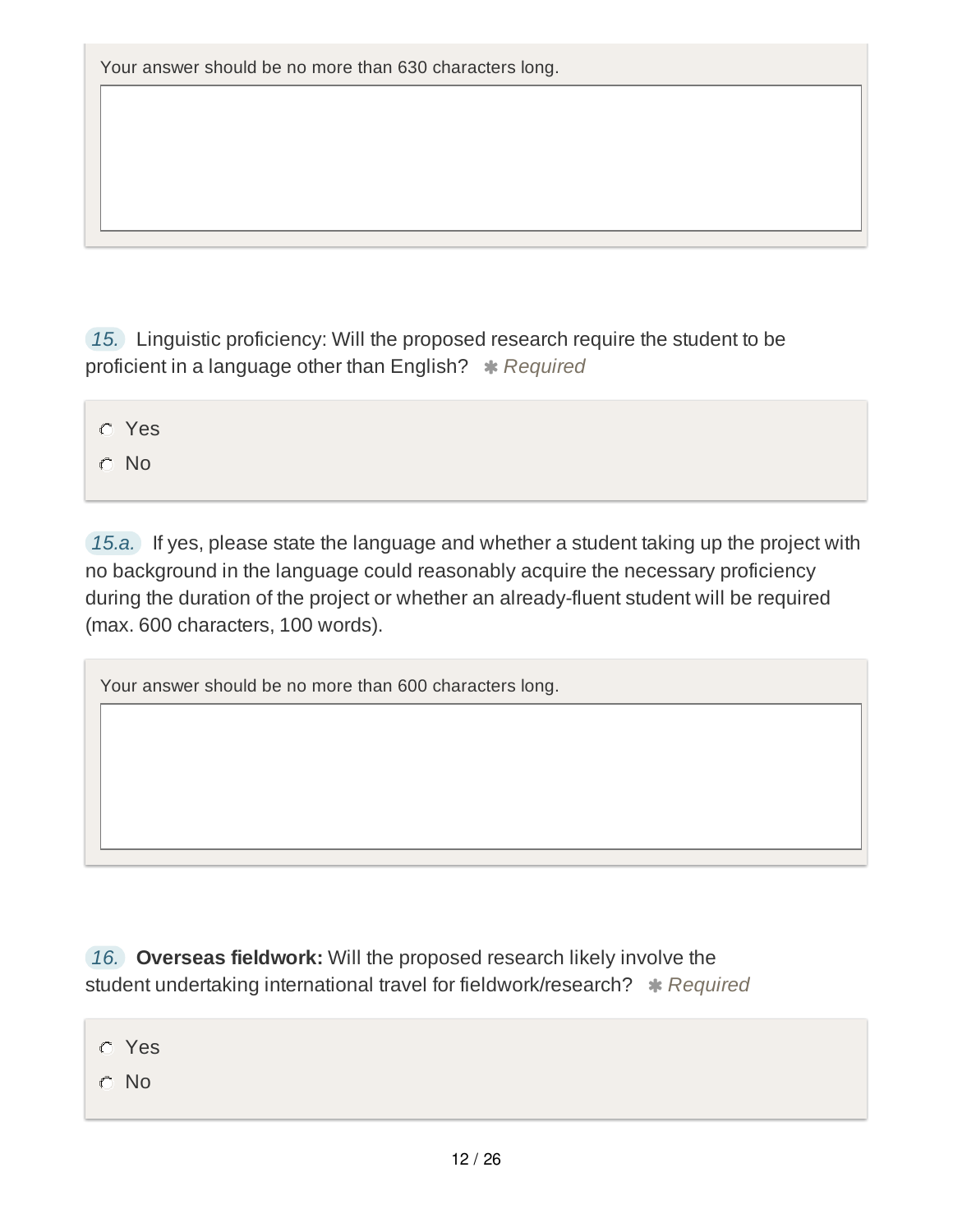*16.a.* If yes, please outline where the student will likely undertake the fieldwork and for how long (we understand at this point this may only be indicative). (Max. 1200 characters, approx. 200 words).

Your answer should be no more than 1200 characters long.

*17.* Interdisciplinarity: Will the proposed research involve an interdisciplinary approach? This should be interpreted as approaches that cross Research Council boundaries rather than simply various approaches/traditions within the social sciences, ie. natural and social sciences, engineering/physical sciences and social sciences, medical sciences and social sciences, arts & humanities and social sciences, computing sciences and social sciences. \* Required

Yes

C No

*17.a.* If yes, how does the proposed research straddle these large disciplinary boundaries and which Council boundaries are crossed? (max. 1200 characters, approx. 200 words)

Your answer should be no more than 1200 characters long.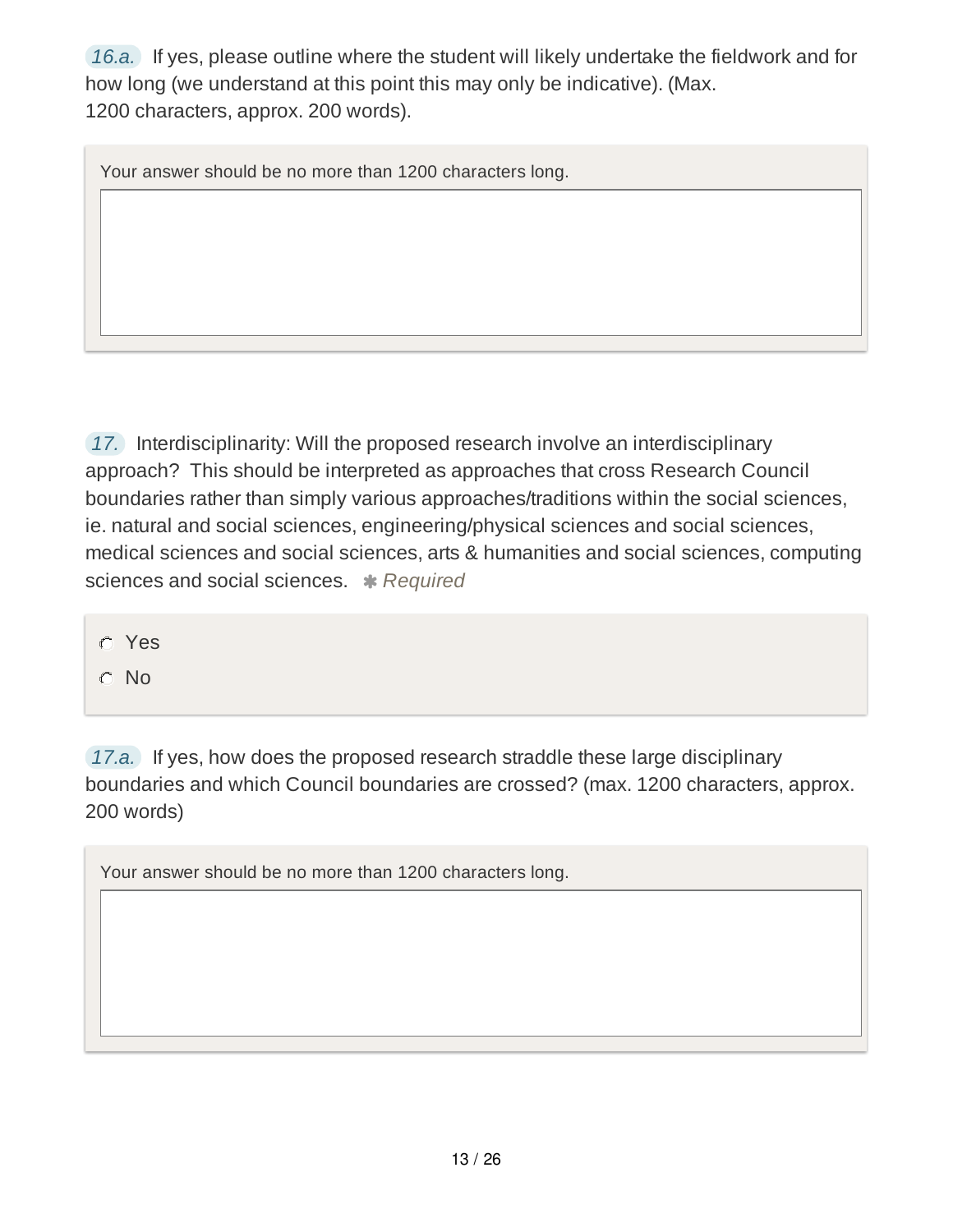# Page 6: Partner Details - please enter information for all Partners in this section

### Relevant Assessment Criteria (2) **Quality of the collaboration proposed**

What is the added value of the non-academic collaboration? What is the nature of the commitment from the partner organisation? (e.g., what are the additional developmental or training opportunities that will arise through the collaboration between the student/academic team, their broader academic environment including the academic department, institution and LISS DTP and the partner organisation? How will these training opportunities be structured? Will the partner organisation offer distinctive forms of experience in areas related to analysis, dissemination, research management, networking, knowledge transfer etc.?) **(30% weighting)**

18. Proposed non-HEI partner address and website URL: \* Required

*19.* Key contact person at partner organisation (please include name, address and email): *Required*

*20.* Student supervisor at partner organisation (if different from key contact). Please include name, address and email: *Optional*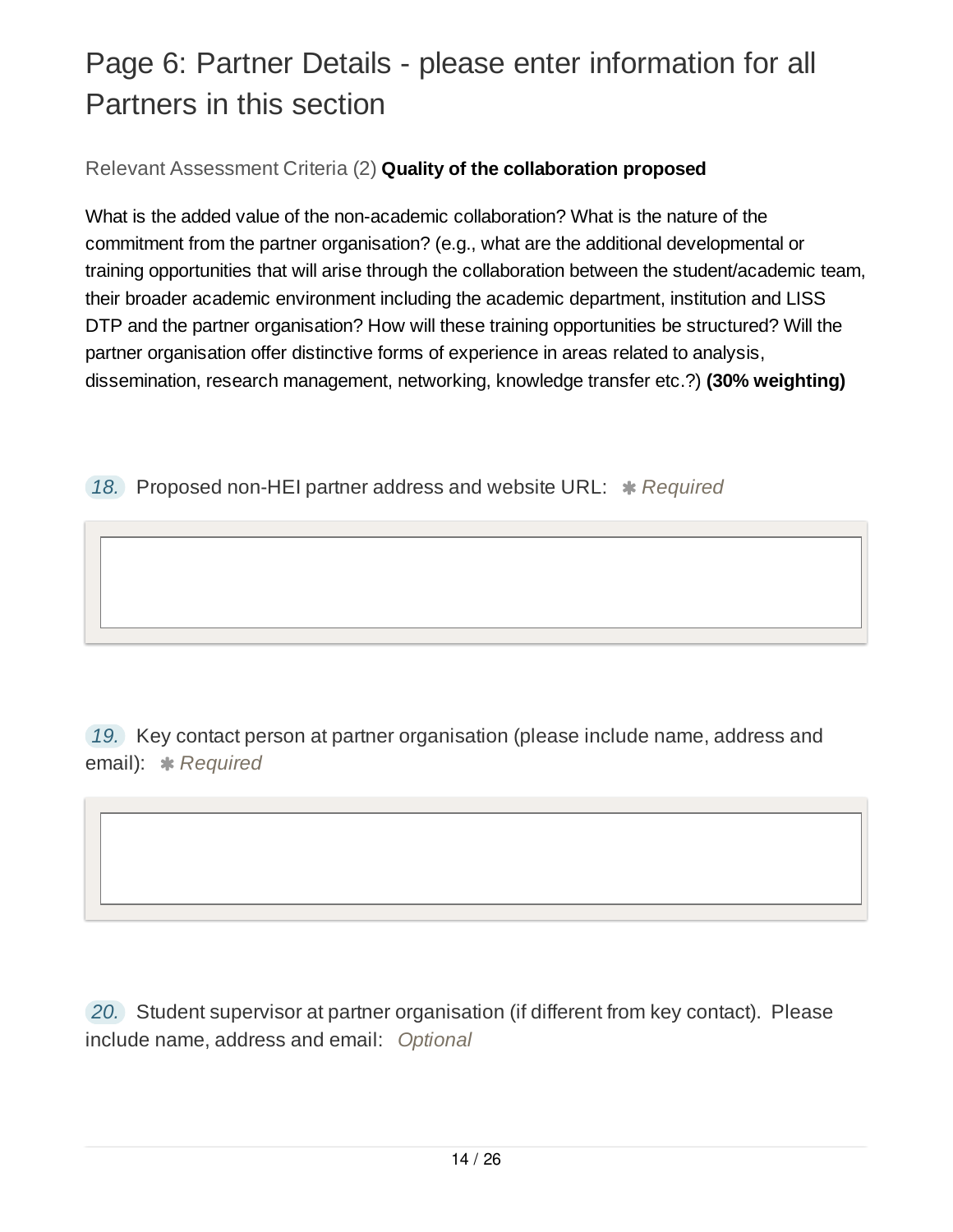*21.* Details of collaboration: please provide details of any existing collaboration between the proposed academic supervisor and/or department and the proposed non-HEI partner(s) to date, and describe how this studentship will further enhance the collaborative relationship(s) (max. 2500 characters, approx. 400 words) \* Required

Your answer should be no more than 2500 characters long.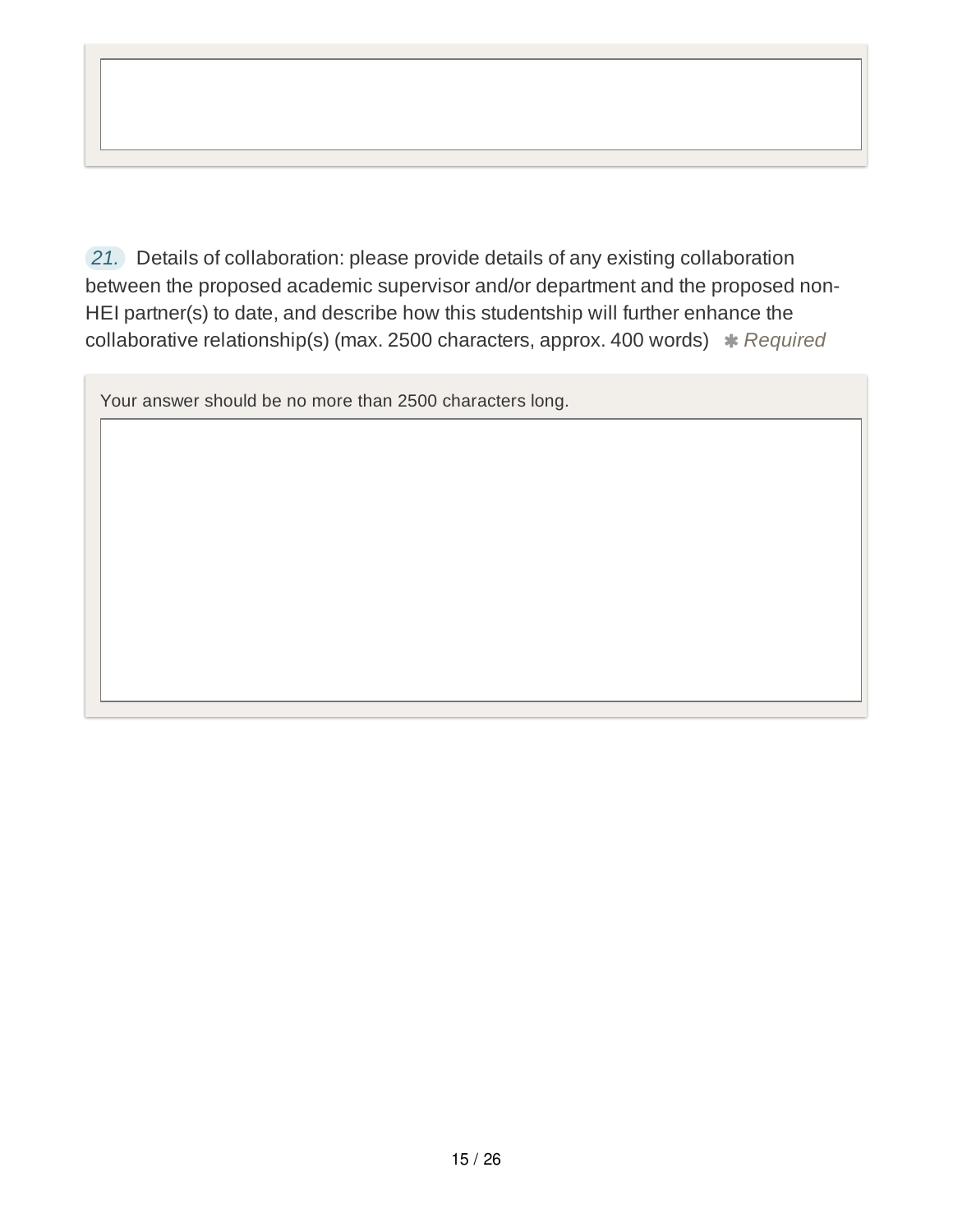# Page 7: Annual Financial Contribution From The Non-HEI Partner

Note: Relevant Assessment Criteria (2) **Quality of the collaboration proposed**

What is the added value of the non-academic collaboration? What is the nature of the commitment from the partner organisation? (e.g., what are the additional developmental or training opportunities that will arise through the collaboration between the student/academic team, their broader academic environment including the academic department, institution and LISS DTP and the partner organisation? How will these training opportunities be structured? Will the partner organisation offer distinctive forms of experience in areas related to analysis, dissemination, research management, networking, knowledge transfer etc.?) **(30% weighting)**

*22.* **Financial contribution to the studentship.** The maximum financial contribution possible is 50% of the value of the studentship, which would equal approx. £11,500 p/a, but smaller contributions are welcomed. This contribution supports the student's stipend, fees and training costs. **\*** Required

**D** More info

*23.* **Funding support to the student**. This contribution is in recognition of the extra responsibilities associated with collaborative studentships, and increases the student's basic stipend. Basic London weighted RCUK studentship stipends are set at circa £17,609 p/a for 2022-23). Any additional contributions from the partner should be paid directly to the student. *Required*

#### **El** More info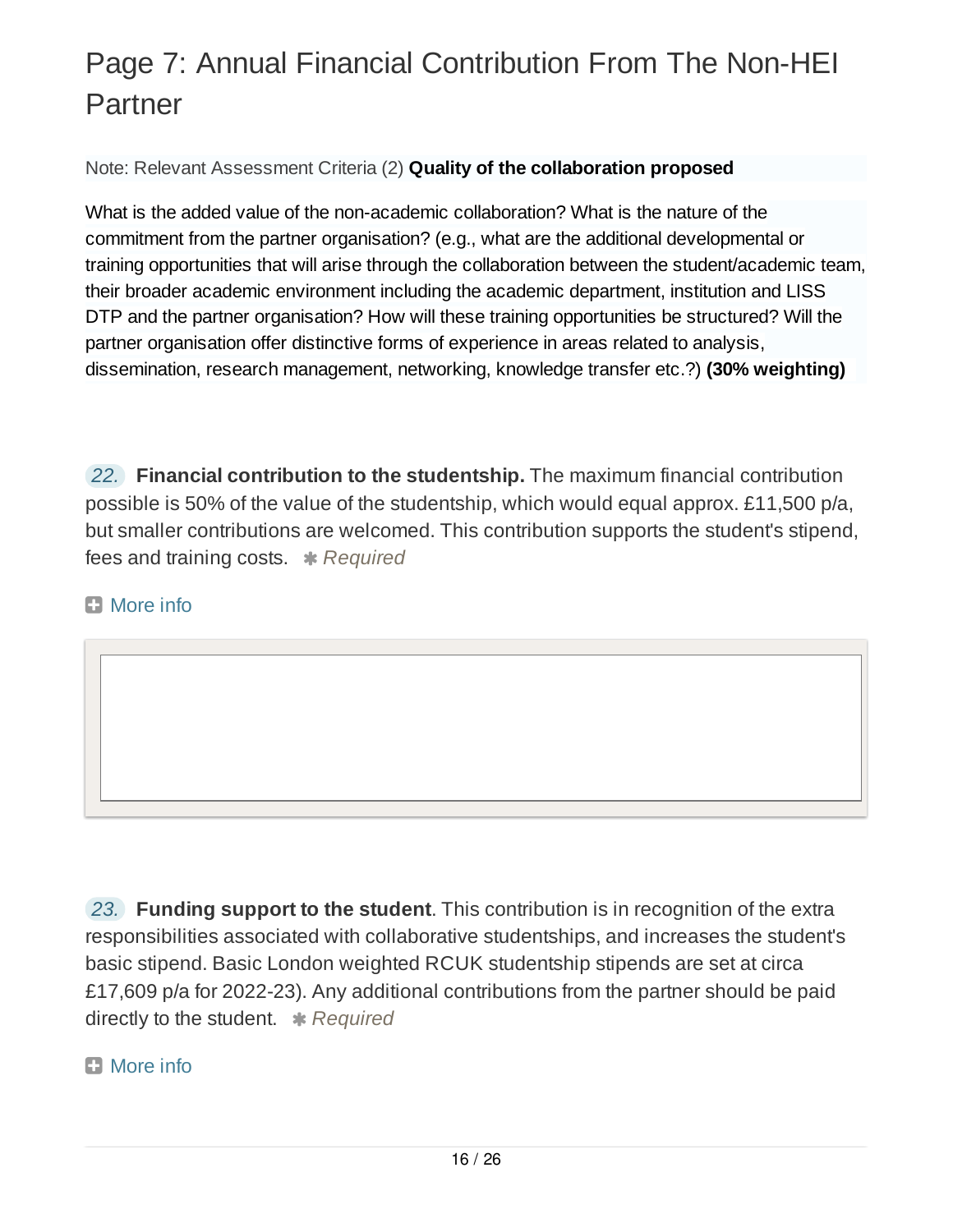*24.* **Any additional financial or in-kind contributions:** eg. travel and subsistence expenses to support the student/supervisors travelling between their institution and the partner organisation(s), other materials, data, training, facilities etc. to be made available to the student. *Required*

**D** More info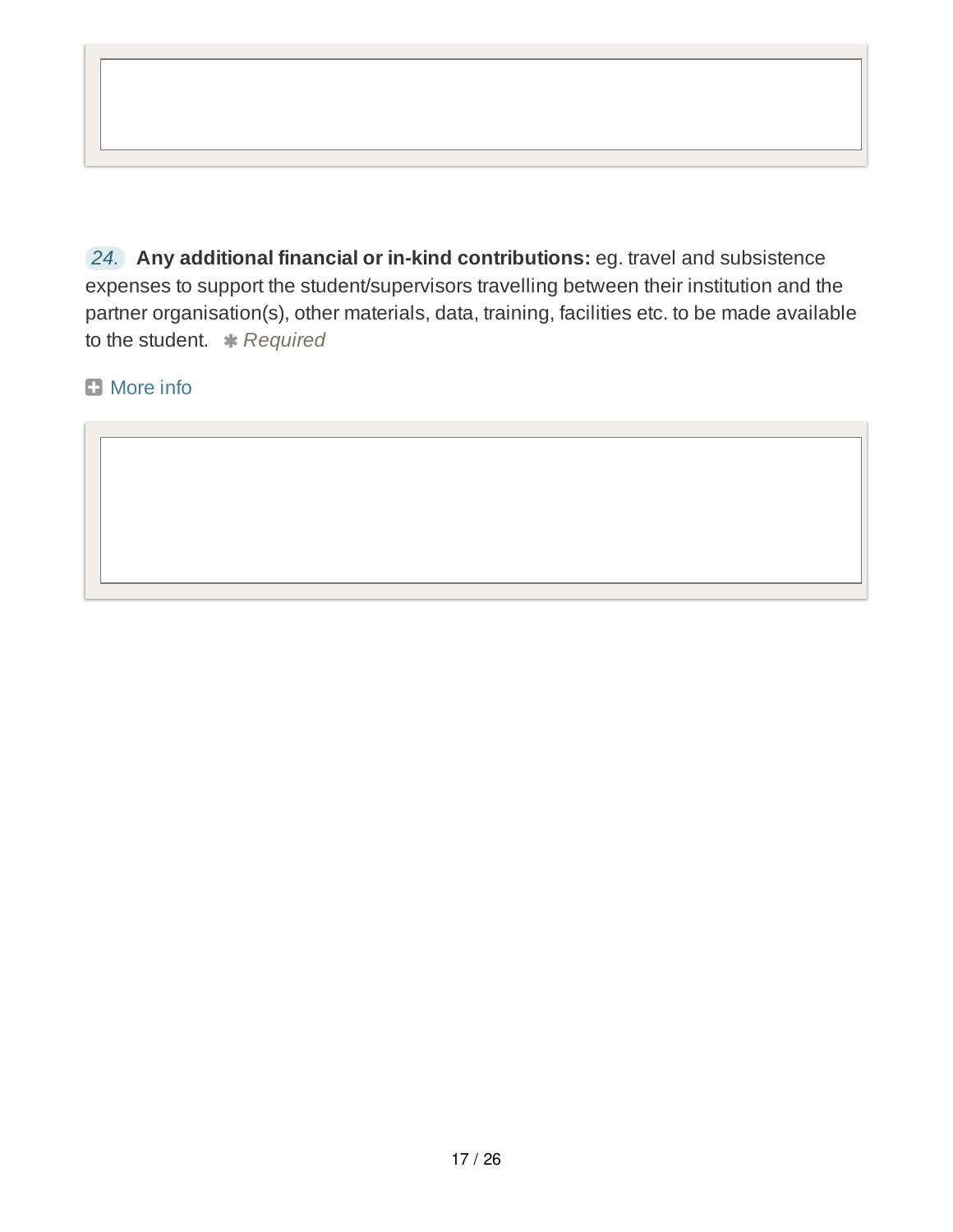### Page 8: Letter of Support - Non-HEI Partner

Please email a signed letter of support from your proposed non-HEI partner(s) on headed paper, including appropriate details of the ways in which they anticipate realising mutual benefit as partners in this collaboration.

**THIS LETTER MUST BE EMAILED TO liss-dtp@kcl.ac.uk BY 23:59 GMT, 7 NOVEMBER 2021.**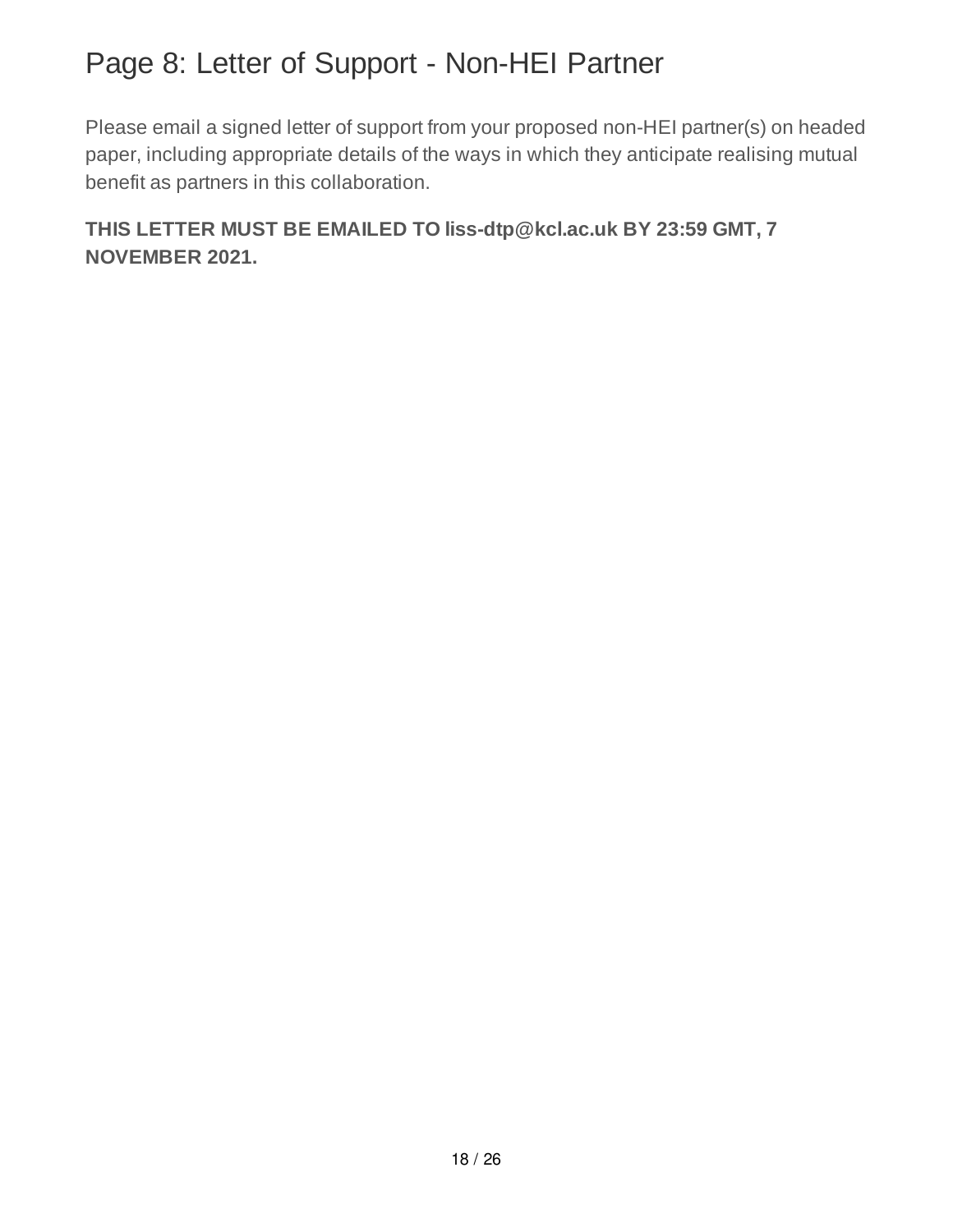### Page 9: Project Academic Supervisors

25. Name, department and institution of first academic supervisor for this project:  $\ast$ *Required*

*26.* Please provide details of: position held; total number of students currently under supervision and supervised to date; details of relevant research expertise (max. 1500 characters, approx. 200 words). *Required*

#### **El** More info

Your answer should be no more than 1500 characters long.

**27.** Name (and department and institution) of second academic supervisor:  $*$ *Required*

*28.* Please provide details of the position held, total number of students currently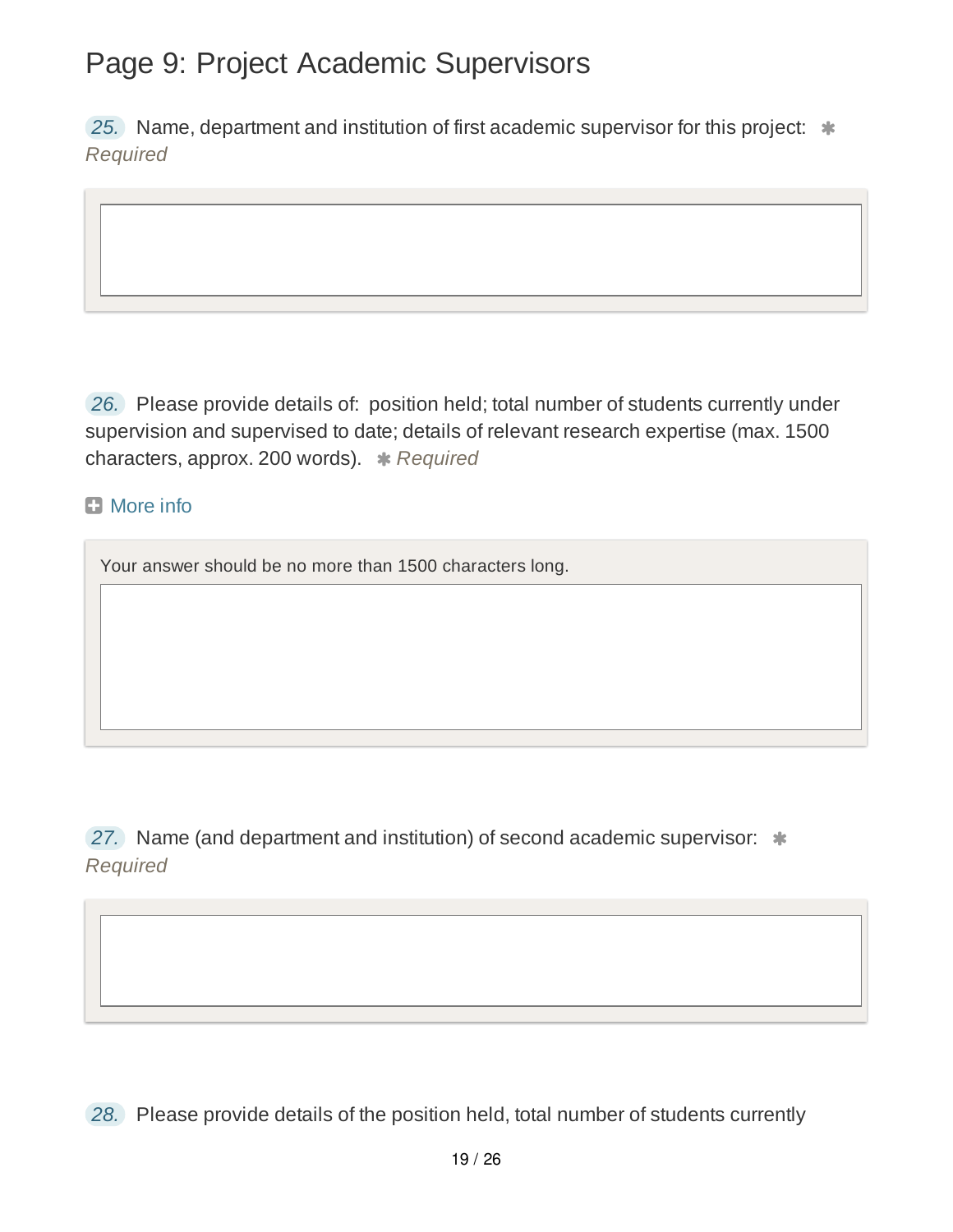supervised and supervised to date, details of relevant research expertise: (max. 1500 characters, approx. 200 words) \* Required

### **D** More info

Your answer should be no more than 1500 characters long.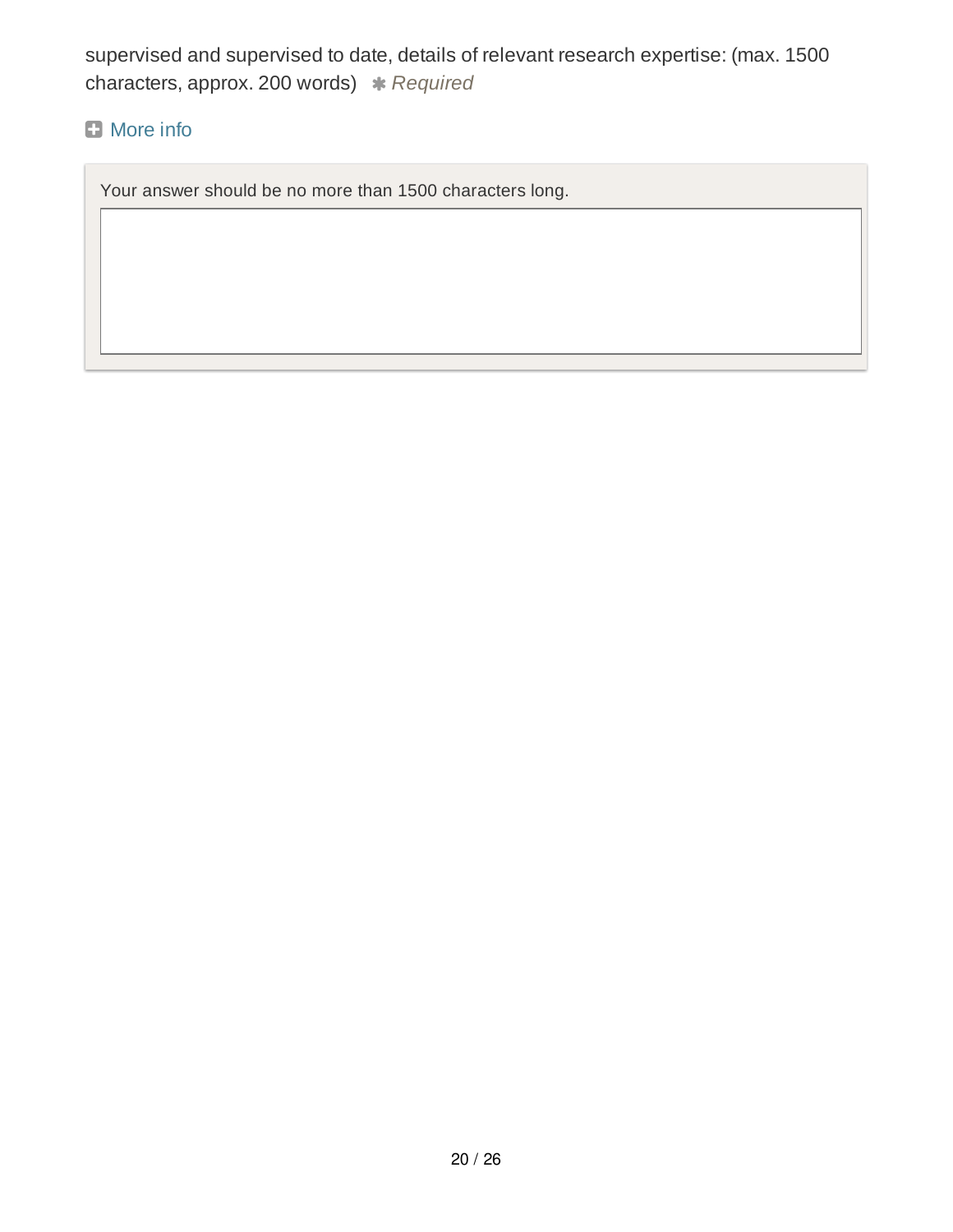## Page 10: Recruitment of a Student

### Relevant Assessment Criteria: (4) **Suitability of the project team**

Why is this combination of academics, student (if known) and partner organisation optimal for the proposed project? e.g. Are the research areas of the supervisors relevant to the proposed work? Do the supervisors have significant PhD supervisory experience? If a student has already been identified, are they suitable and qualified to undertake the project? If a student has not yet been identified, is the recruitment process well planned? How does your student recruitment process seek to widen university participation of candidates, especially from non-traditional routes to PhD research? **(15% weighting)**

*29.* Where a candidate for the project has already been identified, please: explain the suitability of the candidate (max. 1500 characters, approx. 250 words) and indicate research training courses (available through LISS DTP, use the LISS DTP training programme webpage as a guide and/OR refer to training offered at LISS partner institutions- Queen Mary, King's and Imperial College London) that will be relevant (max. 1500 characters, approx. 250 words): *Optional*

Your answer should be no more than 3000 characters long.

**In addition, please email your candidate's CV, which should include details of their educational background (including degree classifications and prior research methods training) and all relevant experience (max. 2 sides of A4 paper, Times New Roman, 11pt).**

**THIS MUST BE EMAILED TO liss-dtp@kcl.ac.uk BY 23:59 GMT ON 7 NOVEMBER 2021.**

*30.* Where a candidate has not already been identified, please give an indication of the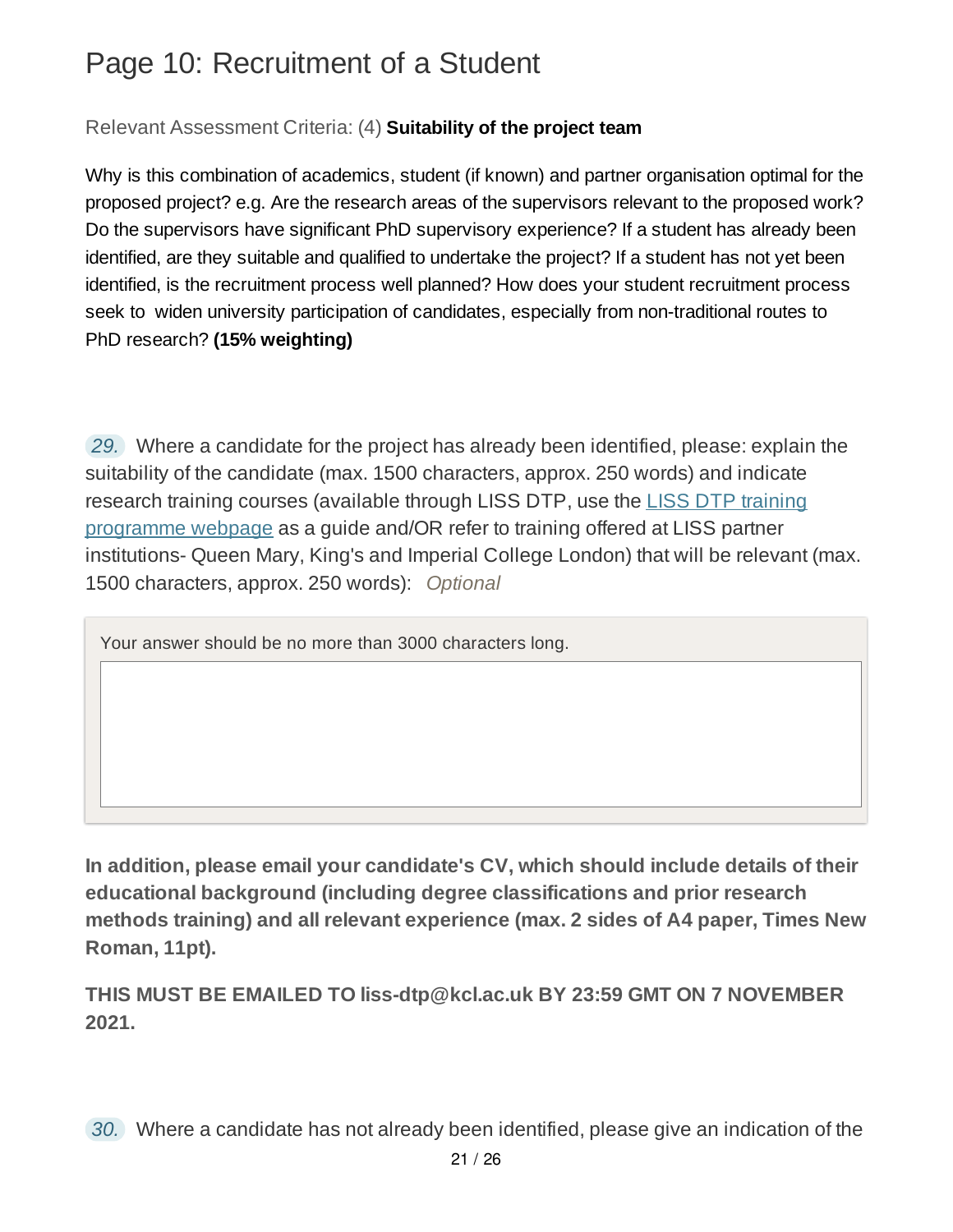recruitment and selection strategy to be used. LISS will advertise projects on its website but cannot otherwise assist with recruitment (max. 1500 characters, about 250 words) *Optional*

Your answer should be no more than 1500 characters long.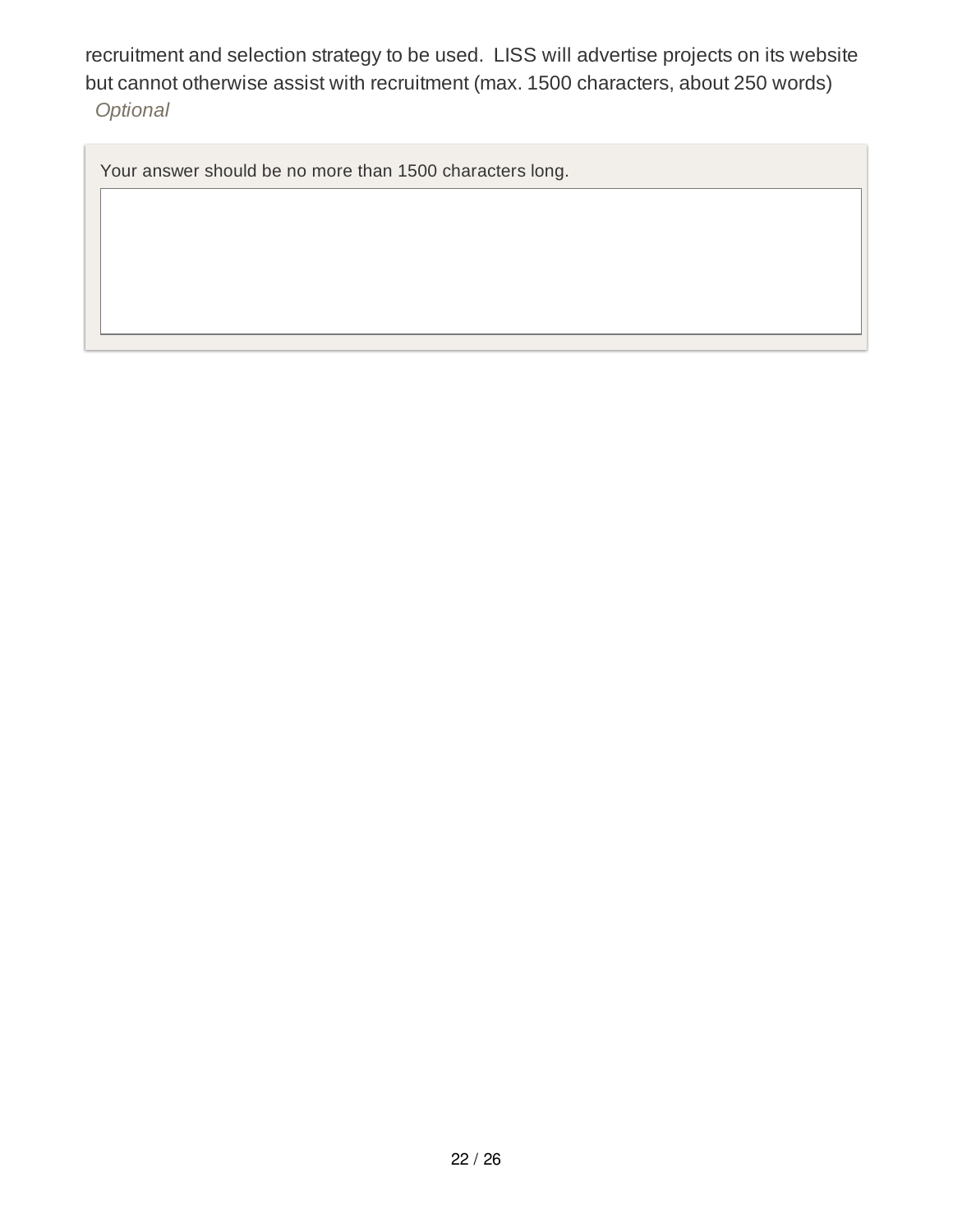### Page 11: Societal and/or Economic Impact

Relevant Assessment Criteria: (3) **Clearly defined potential for societal and/or economic impact**

e.g., What is the potential impact of the project? How does the partner organisation envisage its role in realising the potential impact? Does the work offer opportunities that will lead to economic and/or social impact? **(15% weighting)**

*31.* What is the potential societal and/economic impact of the project? (max. 6000 characters, approx. 1000 words):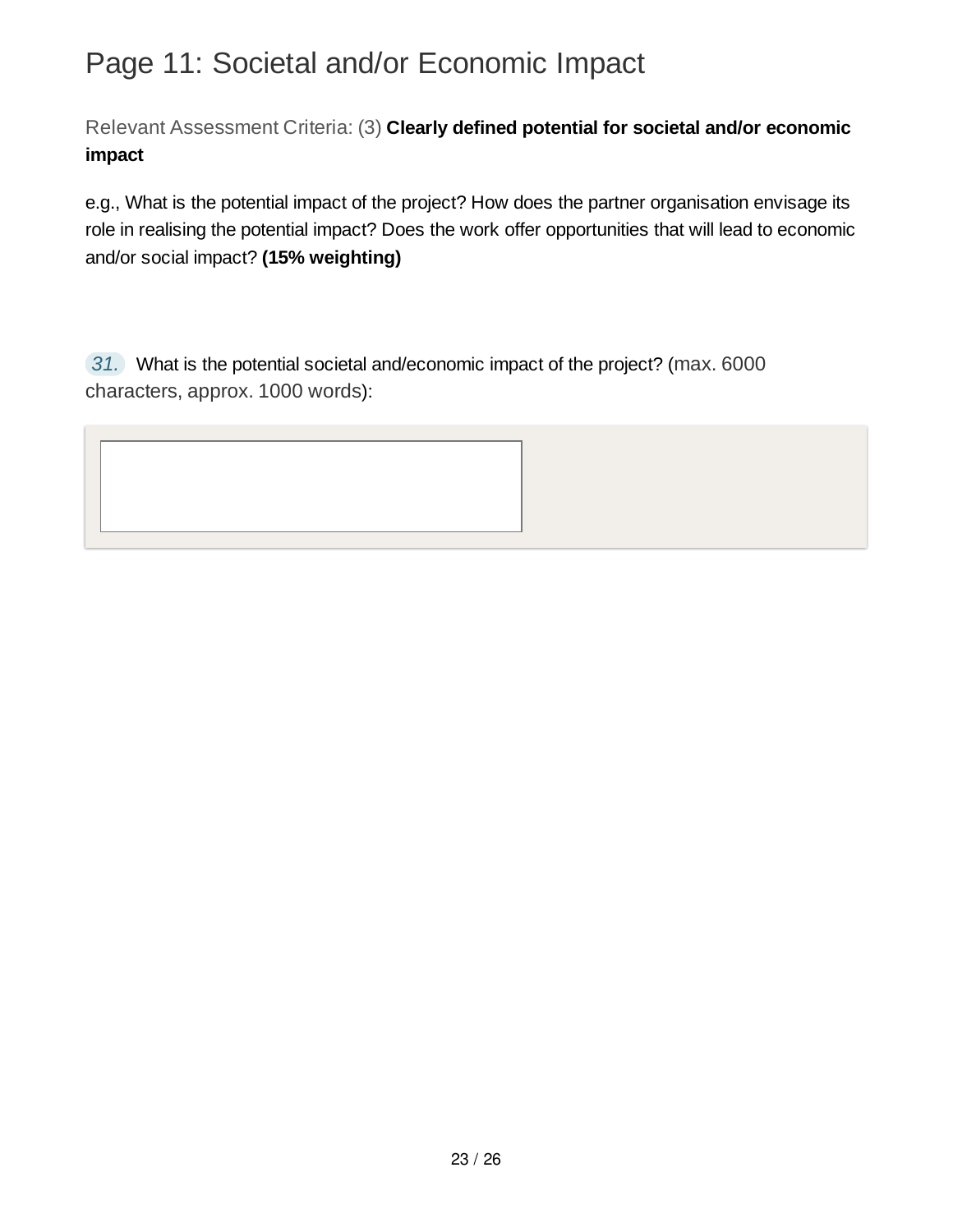# Page 12: Confirmation of Ethical Approval/Intellectual Property Rights

*32.* **Ethical Approval:** The ESRC requires that the research and training it supports will be carried out to a high ethical standard as described in its **Framework for Research** Ethics (FRE). If successful, your project will have to be submitted to a relevant institutional Research Ethics Committee (King's College, Queen Mary University of London, Imperial College and/or NHS NRES). It is a requirement that the project receives full and formal ethics approval. By submitting this application you agree to meet this requirement if successful. **\*** Required

 $\circ$  I have read and agree.

*33.* **Intellectual Property Rights (IPR):** If successful, full provision for agreement between parties on intellectual property rights (IPR) issues must be specified. It is a requirement that IPR issues are clarified and that a formal agreement is signed by all parties before the start of the studentship. By submitting this application you agree to meet this requirement if successful. \* Required

 $\circ$  I have read and agree.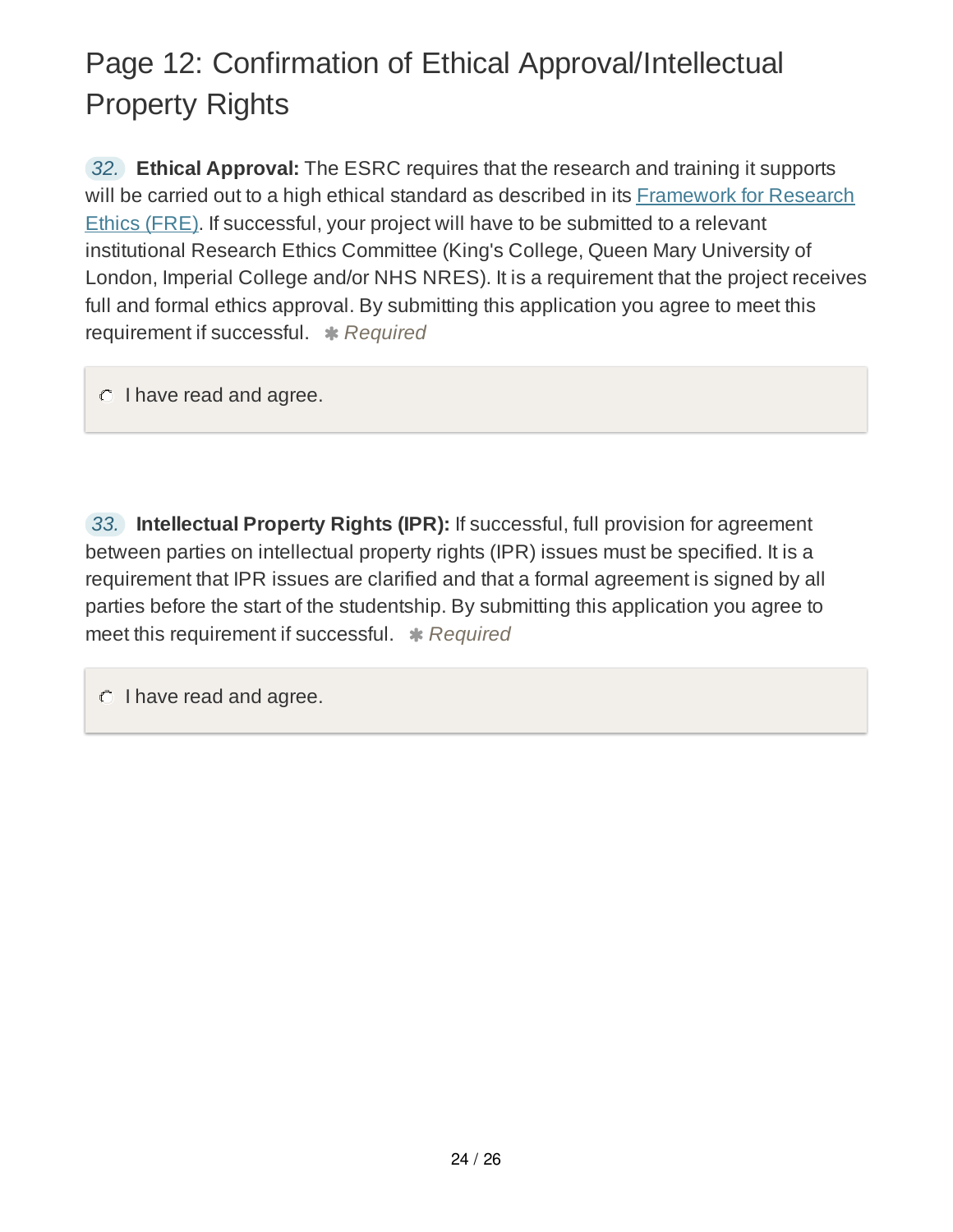# Page 13: Confirmation of Support from Head of Department/Institute

*34.* As CONFIRMATION OF INSTITUTIONAL SUPPORT FOR THIS STUDENTSHIP, we require an email from your Head of Department/Institute or equivalent naming the project in full and confirming their knowledge of it/support of it. **This email must reach liss-dtp@kcl.ac.uk by 23:59 GMT on 7 November 2021 at the latest. Please list the name, title and email address of your HoD/HoI/equivalent who will provide the confirmation of support.** *Required*